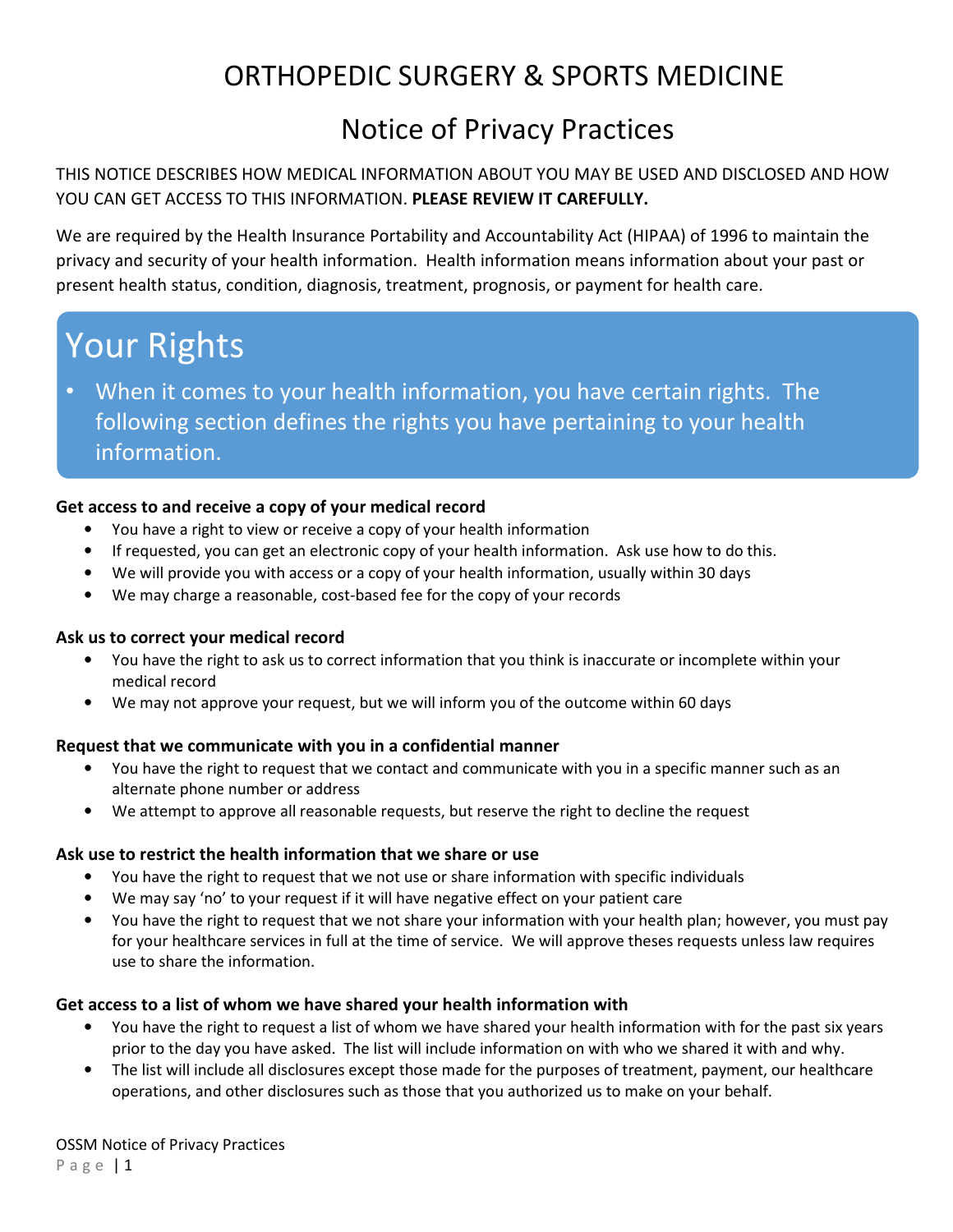• We will provide one free list of disclosures of your health information each year. We may charge a reasonable cost-based fee if you request multiple disclosure lists in a 12 month period of time.

## **Choose someone to act for you**

- If you have given someone medical power of attorney or if someone is your legal guardian, that person can exercise your rights and make choices about your health information.
- In the event the individual is deceased, we may provide health information to a personal representative if it is within the scope of the law and the privacy rule permits sharing the information
- Prior to providing any information or allowing them to access rights describe in this document, we will make sure the person has this authority and can act for you before we take any action.

## **File a complaint if you feel that your rights have been violated**

- You can complain if you feel we have violated your rights by contacting our HIPAA Privacy Officer. The contact information can be found on the last page of this document.
- You can file a complaint with the U.S. Department of Health and Human Services Office for Civil Rights by sending a letter to 200 Independence Avenue, S.W., Washington, D.C. 20201, calling 1-877-696-6775, or visiting www.hhs.gov/ocr/ privacy/hipaa/complaints/.
- We support your right to the privacy of your health information. We will not retaliate in any way if you choose to file a complaint with us or with the U.S. Department of Health and Human Services.

### **Get a paper copy of this Notice of Privacy Practices**

- You can ask for a paper copy of this notice at any time. We will promptly provide you with a copy of this notice.
- You can also access a copy of this notice on our website at https://www.facebook.com/OSSMidaho/

# Your Choices

• **For certain health information, you have the right to tell us your choices about what we share, and whom we share it.** If you have clear preferences for how we share your information described below, please talk to us and tell us how you would like us to handle your information. We will do our best to handle your instructions regarding your health information.

## **In the cases listed below, you have the right and choice to tell our organization:**

- How to share information with your family, friends, and others involved in your care
- How to share your information for the purposes of disaster relief situations
- Include your information in the hospital directory

In the event that you are not able to inform our organization of your preference, such as being unconscious, our organization may go ahead and share your information if we believe it is in your best interest. We may also share your information if it is needed to lessen a serious and imminent through to health and safety.

## **In the cases listed below, our organization will not share your information unless you give us written permission:**

- Marketing purposes
- Sale of your information
- Most sharing of psychotherapy notes

*Please note that our organization will never market or sell your personal information.*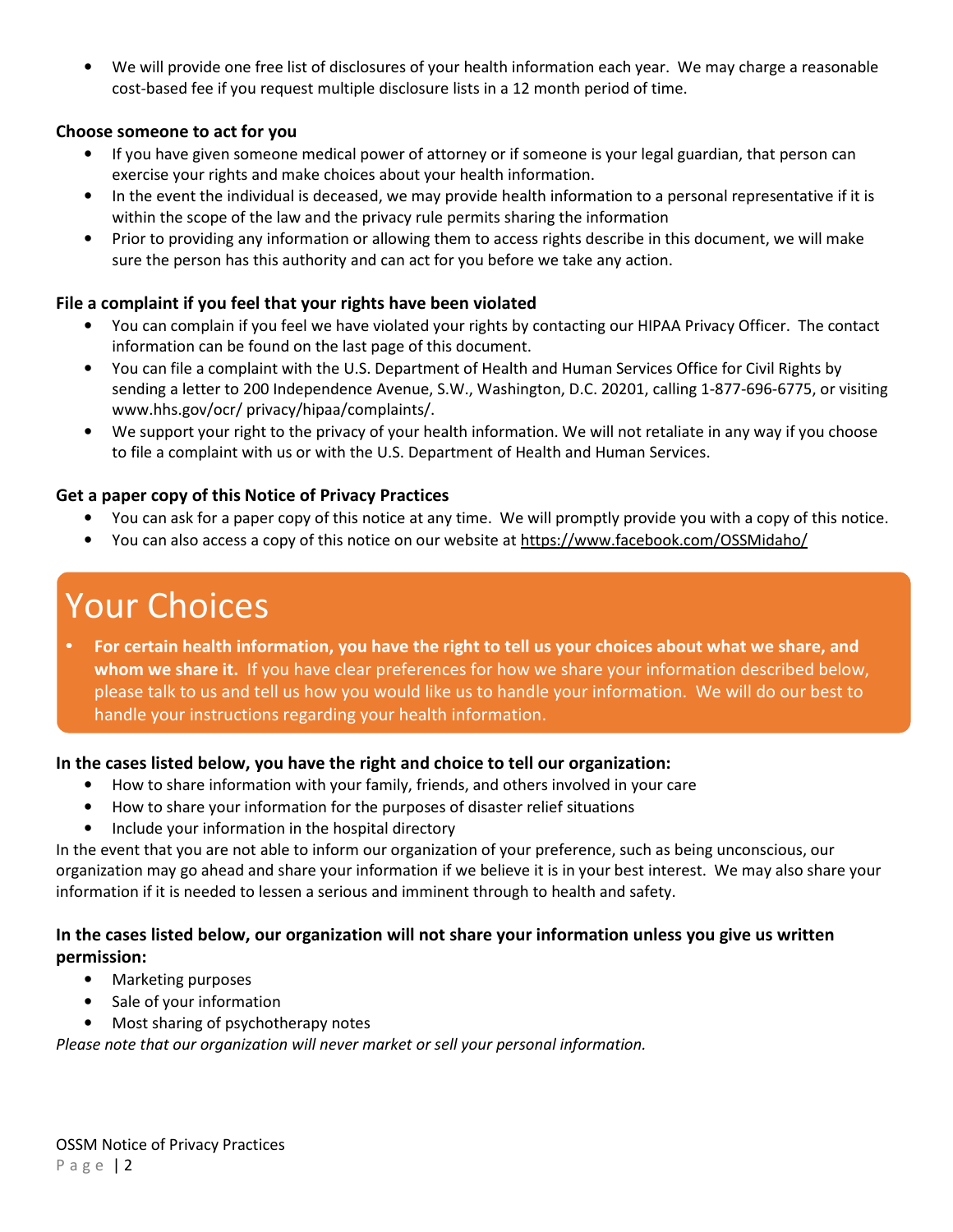## **For the purposes of fundraising for our organization:**

- We may contact you for fundraising efforts
- You have the right to tell us not to contact you again for fundraising purposes
- If you tell us not to contact you, we will not make future communications regarding fundraising to you
- You have the right to request to receive fundraising communication at any point after you restrict communication regarding fundraising

# Our Uses and Disclosures

• **We Use Health Information to Support our Healthcare Operations and Provide Services to you.** This section defines how we typically use and share your health information. We are not required to get your authorization to share or provide you with an opportunity to agree or object in these specific scenarios.

## **OUR RESPONSIBILITIES TO YOUR HEALTH INFORMATION: HOW WE USE AND DISCLOSE HEALTH INFORMATION**

We use your information for the purposes of treatment, payment, and healthcare operations within our organization. The following describes the typical scenarios where we use and disclose your protected health information.

## **To Treat You**

- Our organization uses your health information and shares it with other healthcare professionals for the purposes of treatment
- *Example: We may share you information with a provider that we have referred you to for other care.*

## **To Bill for the Services Provided**

- Our organization uses and shares your health information to bill and get payment from your health plan or other entities for the services that we have provided to you.
- *Example: We provide your insurance company with your information from a visit so it will pay for the services provided to you.*

## **To Run our Organization**

- Our organization uses and shares your health information to run our healthcare organization, improve your care and service, and contact you when necessary.
- *Example: We use your health information to manage your treatment and services, and improve the services that we provide to our patients.*

## **Appointment Reminders:**

• We may use and disclose your health information to provide you with appointment reminders such as voicemail message, text message, postcards or letters.

## **Other Ways our Organization Uses and Shares Your Health Information**

We are allowed and/or required to share your information in many different ways. Information shared is usually done to contribute to the public good, such and public health and research. Our organization has to meet many conditions in the law before we can share your health information for these purposes. These uses of health information does not require an authorization from you or require an opportunity to agree or object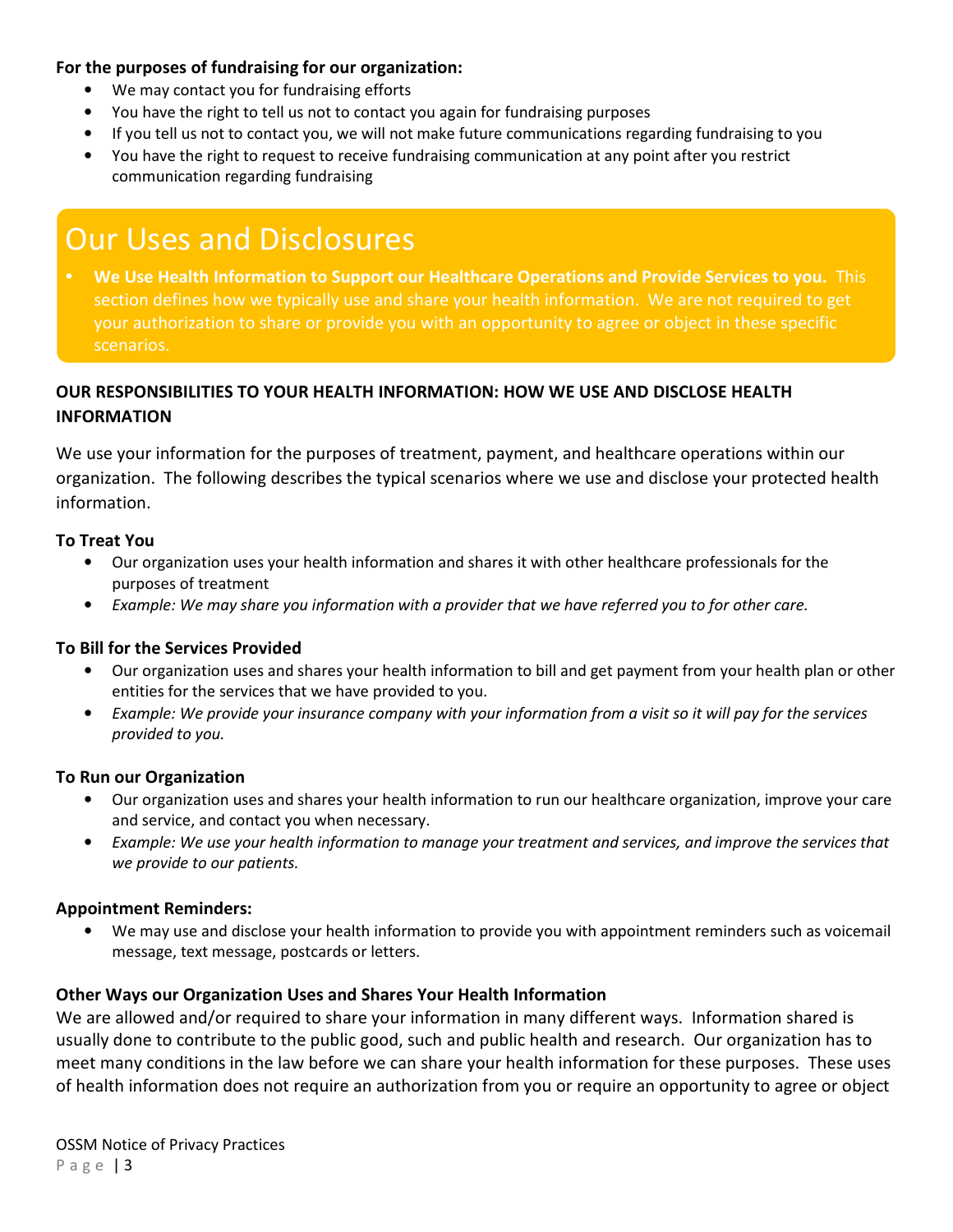## **Help with public health and safety issues**

Our organization can share health information about you for certain situations. For these specific situations, we will use and share your health information to the appropriate authorities after proper verification has occurred. Some examples of situations are:

- Reporting and controlling diseases, injuries, or disabilities
- Helping with product recalls
- Reporting adverse reactions to medications to such organizations as the Food and Drug Administration
- Reporting suspected abuse, neglect, or domestic violence
- Preventing or reducing a serious threat to anyone's health or safety (for national security purposes)

*Please note this is not a comprehensive list, but it provided to give you some examples of how we would share your information for public health and safety issues.* 

## **Conduct Research**

• We can use or share your information for health research. Your medical record may be reviewed and data included in a research study. All research projects, however, are subject to a special approval process. This process evaluates a proposed research project and its use of health information, trying to balance the research needs with patients' need for privacy of their health information. Before we use or disclose health information for research, the project will have been approved through this research approval process.

## **Comply with the law**

- We will share information about you if state or federal laws require it
- We may share your information with the Secretary of the Department of Health and Human Services for purposes of compliance and enforcement of the HIPAA rules.

## **Address workers' compensation, law enforcement, and other government requests**

We can use or share health information about you:

- For workers' compensation claims
- For law enforcement purposes or with a law enforcement official
- With health oversight agencies for activities authorized by law
- For special government functions such as military, national security, and presidential protective services

## **Respond to lawsuits and legal actions**

• We can share health information about you in response to a court or administrative order, or in response to a subpoena or a court order.

## **Our Responsibilities to Your Health Information**

- We are required by law to maintain the privacy and security of your protected health information.
- We will let you know promptly if a breach occurs that may have compromised the privacy or security of your information.
- We must follow the duties and privacy practices described in this notice and give you a copy of it.
- We will not use or share your information other than as described here unless you tell us we can in writing.
- Other uses and disclosures not described in the notice will be made only with the individual's written authorization